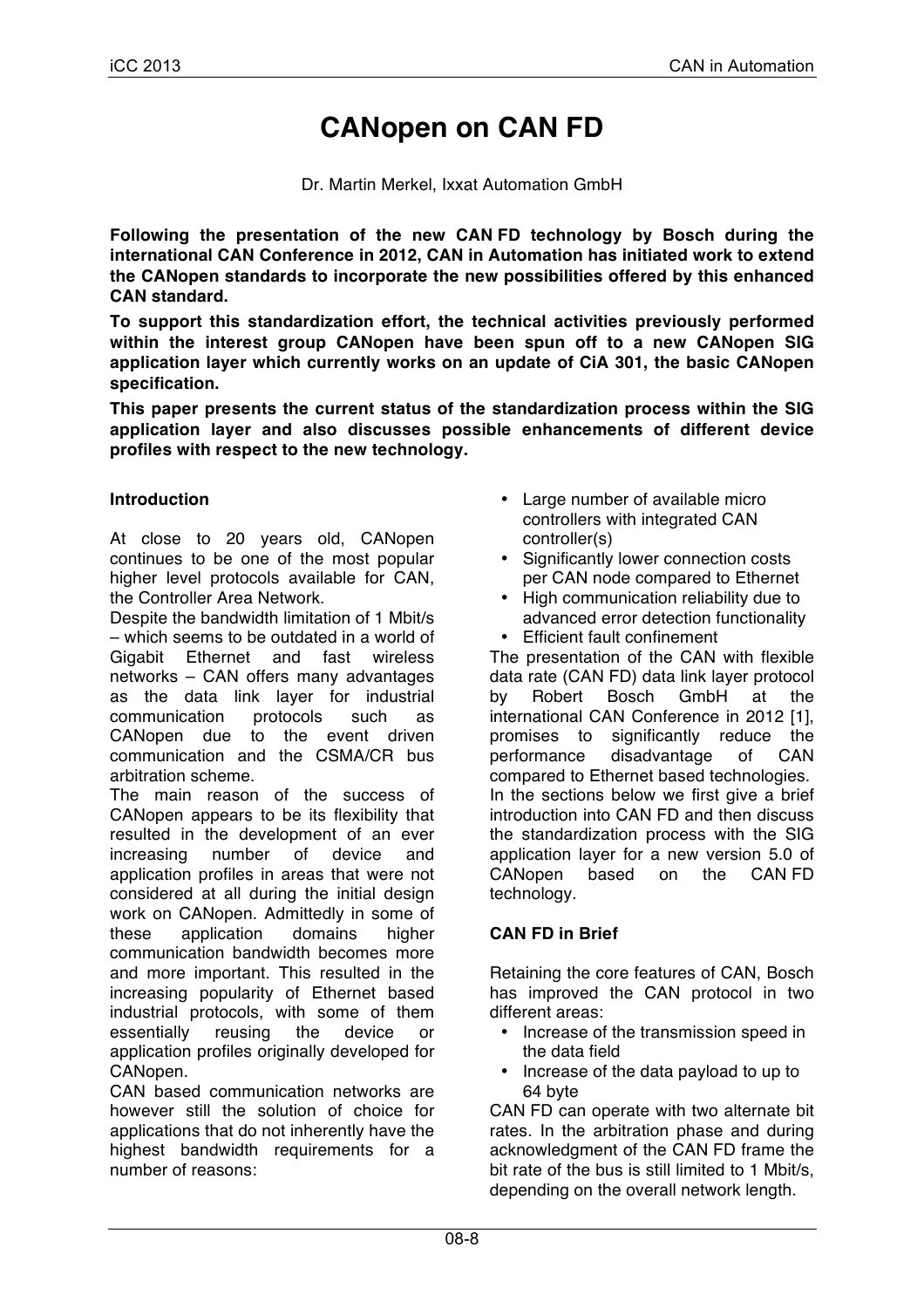This is a result of the requirement that the signal propagation time between any two nodes in the network is less than half of one bit time.

After the bus arbitration the bit rate may be switched to a higher bit rate for the data field. The CAN FD frame format uses the reserved bit *r0* in the CAN control field to select the modified frame format. Due to the backwards compatibility of the new protocol, CAN FD controllers can operate in standard CAN communication networks, which again allows for a gradual integration of CAN FD capable devices into existing CAN systems.

## **Work plan of the SIG Application Layer**

The discussions within the CiA working group defining a CANopen communication protocol based on CAN FD started on the assumption that the maximum payload available for user data will be 64 byte. The configuration of the higher bit rate during the data field of the CAN FD frame has been considered to be outside the scope of CiA 301 and therefore was referred to the task force LSS (Layer setting services) which will work on an update of [6] that includes additional services and protocols to configure the CAN FD bit timing. During the inaugural meeting of the SIG application layer in March 2013 the following work plan was defined:

- Clarification of CANopen NMT and error FSAs (not related to CAN FD)
- Revision of PDO services and protocols
- Enhancement of SDO services
- Other protocols and services
- Introduction of new object dictionary entries (partially related to CAN FD)

Not addressing the FSA issues and additional object dictionary entries, the following sections will focus on PDO and SDO protocols, followed by a brief discussion of the other protocols such as NMT, SYNC, EMCY, and TIME.

We also like to point out that this paper represents the status of the discussions within the SIG application layer at the time of writing of this paper and may not necessarily correspond to the final protocols that will be published in CiA 301 version 5.0.

### **PDO Services in CAN FD Networks**

As already discussed during the international CAN Conference 2012 [2], extending the specification of the PDO services and protocols to make use of the extended CAN FD payload is straightforward. The current PDO mapping parameter records at the object dictionary indices following  $1600<sub>h</sub>$  and  $1A00<sub>h</sub>$  can be retained without modification. Each of these records represents an array of individual mapping entries of data type UNSIGNED32 that contain index, subindex, and length of the mapped application object.

|    | Index |  |       | Sub-index   Length |  |
|----|-------|--|-------|--------------------|--|
| 31 |       |  | 16 15 |                    |  |
|    |       |  |       |                    |  |

#### *Figure 1: Structure of PDO mapping entry*

In the published CiA 301 specification [3] the number of mapping entries is limited to 64 allowing for up to 64 BOOLEAN objects to be mapped. Theoretically, this number could be increased to 253, considering that the values 254 and 255 for sub-index  $00<sub>h</sub>$  are reserved to indicate that the corresponding PDO is formatted as a multiplexed PDO. The only use case that would profit from such an increase is the requirement to map a significant number of BOOLEAN objects.

The discussions within the SIG application layer resulted in consent that mapping of BOOLEAN objects has a negative impact on the device performance. Given that transmission of single bits is neither supported by classical CAN nor CAN FD it was therefore suggested to introduce a minimum PDO mapping granularity of one byte. Doing so would also solve the issue with the complexity of mapping a number of BOOLEAN objects that is unequal to 8 followed by objects of a size which is a multiple of one byte.

As some CiA device profiles currently specify BOOLEAN parameters (see for example [7], [9], [10], [11], [12], and [13]) that are partially also used as part of the default PDO mapping [14], discontinuing support for single bit granularity will not be possible without changes to those device profiles.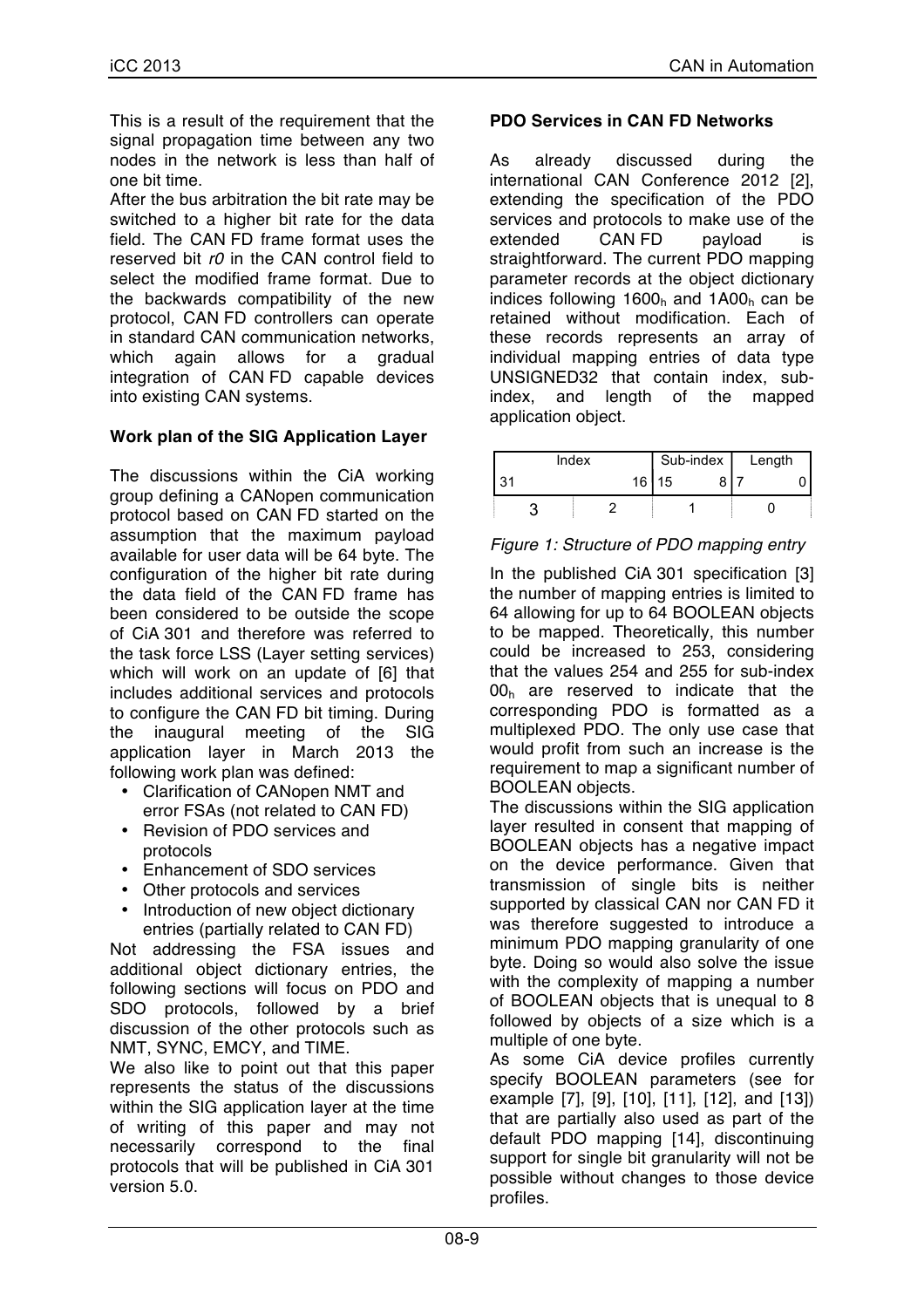It is therefore suggested to retain the current definitions with respect to the PDO mapping but encourage the SIGs to refrain from using data types with a length that is not an integer multiple of one full byte.

Another aspect of CAN FD is that not all controllers may support 64 byte data fields. Configuration software therefore cannot assume that the maximum data field size will be available for mapping of application objects. At run-time this is addressed with the SDO abort code 0604 0042h indicating that the accumulated length of the mapped application objects exceeds the available PDO length. During offline system configuration this information is not available. The SIG application layer will therefore propose a new object in the communication profile area of the object dictionary that shall indicate the CAN FD capabilities of a device.

Due to the variable granularity of the CAN FD data field length (see Table 1), run-time verification of the correct PDO length by the receiver will not be possible either or only of limited use.

| <b>DLC</b> | Number of data bytes |
|------------|----------------------|
| 0          | 0                    |
|            | . .                  |
| 8          | 8                    |
| 9          | 12                   |
| 10         | 16                   |
| 11         | 20                   |
| 12         | 24                   |
| 13         | 32                   |
| 14         | 48                   |
| 15         | 64                   |

*Table 1: Supported lengths of a CAN FD data field*

In the case the configured PDO mapping does not use the entire data field up to the next possible length, SIG application layer proposes to set the trailing bytes to the value 00h. A PDO with a configured data content of 14 bytes will therefore be transmitted as a frame with 16 data bytes, including 2 trailing  $00<sub>h</sub>$  bytes. As  $00<sub>h</sub>$  may

constitute valid data the receiver cannot detect if a configuration error is present or not. Emergency messages with error

codes  $8210<sub>h</sub>$  (PDO not processed due to length error) or  $8220<sub>h</sub>$  (PDO length exceeded) may therefore become obsolete.

In summary, the specification of PDO services can be retained as is. 64 entries in the PDO mapping record will allow mapping of 64 byte parameters – which is the typical data size used for digital channels – into one PDO. More important, up to 32 INTEGER16 values – the representation typically used for analog data – will fit into one PDO, compared to the 4 analog signals that could be mapped into one data frame with classic CAN.

## **SDO Services in CAN FD Networks**

The specification of SDO services that make use of the extended frame format available with CAN FD is not as obvious as with PDO services. In the original design of CANopen, SDO services were optimized for the maximum of 8 data bytes supported by classic CAN within one frame. Extending these services to profit from the maximum data field length of 64 bytes offers interesting new possibilities but also poses some challenges that are inherently given by the current protocol specifications.

The initial requirements for SDO services based on CAN FD as discussed within the SIG application layer were:

- Backwards compatibility with currently specified SDO services
- CAN FD based SDO transfer shall be based on classic SDO block transfer
- Data transfer shall already be possible during initialization
- The frame length shall be adapted to the size of the application data
- Reading respectively writing of entire complex objects should be possible

After the first round of discussions within the SIG application layer members expressed concerns to base an enhanced CAN FD capable SDO protocol on the block transfer mode as this may impose high requirements on micro controller performance and buffer size to handle long bursts of 64 byte CAN FD frames.

It was therefore suggested to initially pursue a path where a CAN FD SDO mode would be based on the classic normal (segmented) SDO transfer.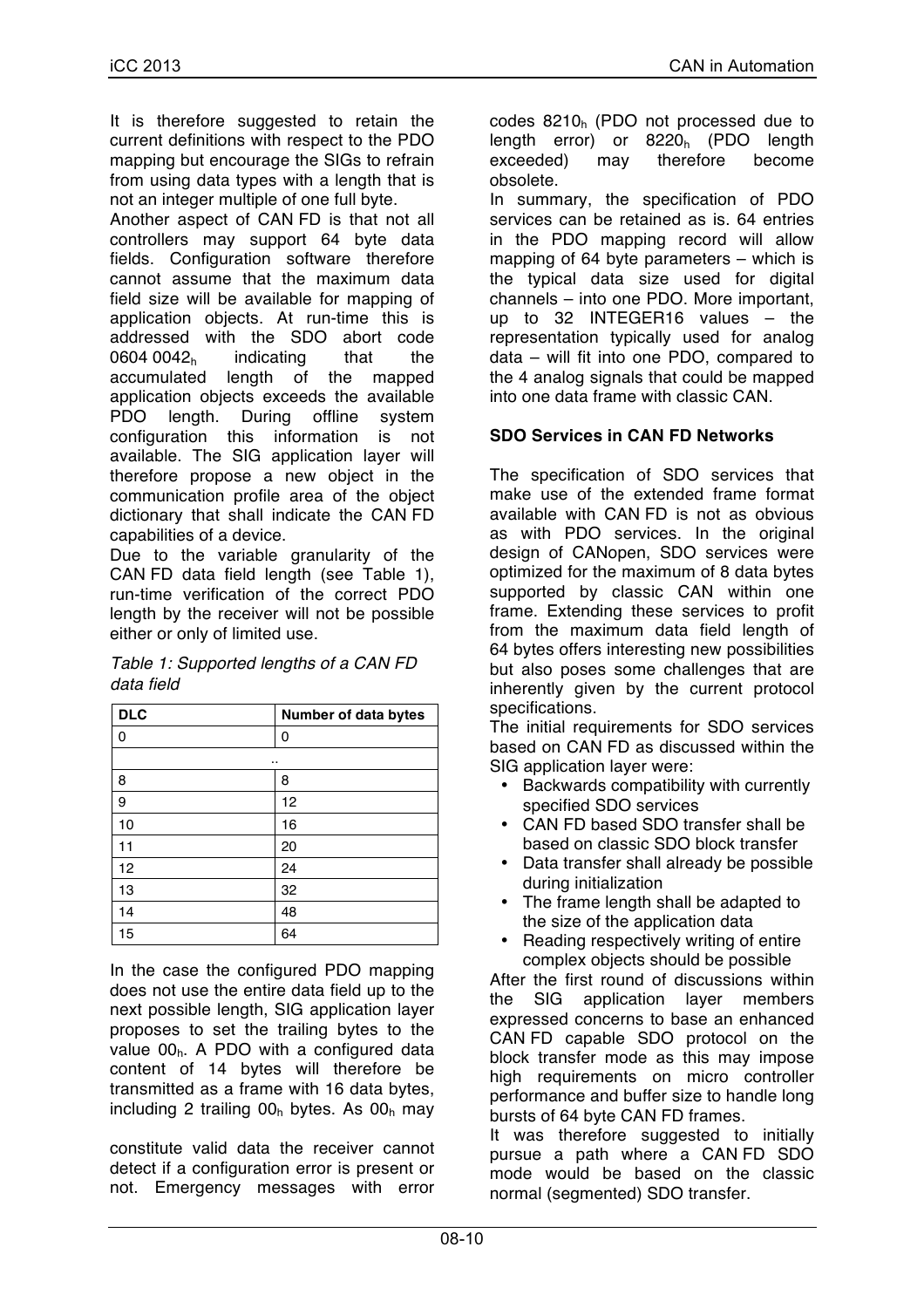The introduction of an entirely new service, complementing the currently specified communication modes expedited, normal (segmented), and block transfer that covers the requirements listed above is not possible as all available command specifiers (Table 2) are already allocated for existing services.

| Table 2: Command specifiers defined for |  |
|-----------------------------------------|--|
| SDO protocols                           |  |

| Command                     | <b>Description</b>              | c/s |  |  |  |  |
|-----------------------------|---------------------------------|-----|--|--|--|--|
| specifier                   |                                 |     |  |  |  |  |
| Protocol SDO download       |                                 |     |  |  |  |  |
| 1                           | Initiate download request       | C   |  |  |  |  |
| 3                           | Initiate download response<br>S |     |  |  |  |  |
| 0                           | Download segment request<br>C   |     |  |  |  |  |
| $\mathbf{1}$                | Download segment response       | s   |  |  |  |  |
| Protocol SDO upload         |                                 |     |  |  |  |  |
| $\overline{\mathbf{c}}$     | Initiate upload request         | C   |  |  |  |  |
| $\overline{\mathbf{c}}$     | Initiate upload response        | S   |  |  |  |  |
| 3                           | Upload segment request          | C   |  |  |  |  |
| 0                           | Upload segment response         | S   |  |  |  |  |
| Protocol SDO block download |                                 |     |  |  |  |  |
| 6                           | <b>Block download initiate</b>  | C   |  |  |  |  |
| 5                           | <b>Block download initiate</b>  | S   |  |  |  |  |
| 5                           | Block download sub-block        | s   |  |  |  |  |
| 6                           | Block download end              | C   |  |  |  |  |
| 5                           | Block download end              | S   |  |  |  |  |
|                             | Protocol SDO block upload       |     |  |  |  |  |
| 5                           | Block upload initiate           | C   |  |  |  |  |
| 6                           | Block upload initiate           | S   |  |  |  |  |
| 5                           | Block upload sub-block          | C   |  |  |  |  |
| 6                           | Block upload end                | s   |  |  |  |  |
| $\overline{5}$              | Block upload end                | Ċ   |  |  |  |  |
|                             | Protocol SDO abort transfer     |     |  |  |  |  |
| 4                           | Abort transfer request          | c/s |  |  |  |  |
|                             | SDO network indication protocol |     |  |  |  |  |
| $\overline{7}$              | Network indication request      | C   |  |  |  |  |
| $\overline{7}$              | Network indication response     | S   |  |  |  |  |

The only option available is therefore to extend one of the currently available SDO protocols to make use of the extended data field.

In the following sections we discuss the three different transfer modes.

## **Expedited SDO Transfer**

SDO services represent point to point communication channels between a SDO client and a SDO server. The transfer is always initiated by the client, and the SDO server will either confirm or abort the transfer, depending on if it can serve the request.

In a typical CANopen device the majority of object dictionary entries are of size 4 bytes or less. During the original design of CANopen it was therefore felt that an SDO transfer mode is required which is optimized to address such 4 byte or smaller objects. A second design goal was that all SDO transfer modes shall use a common initialization sequence after which it is decided, which transfer mode is finally used. Figure 2 is a representation of the protocol sequence SDO download initiate. For small objects of up to 4 bytes, this sequence constitutes the complete transfer.

| $ccs = 1$  | x                                                                                                                              | n                        | e | S | m          |  |            |          |  |
|------------|--------------------------------------------------------------------------------------------------------------------------------|--------------------------|---|---|------------|--|------------|----------|--|
| 7.5        | 4                                                                                                                              | 32                       | 1 | ი |            |  |            |          |  |
|            | O                                                                                                                              |                          |   |   |            |  | $3 \mid 4$ |          |  |
| $scs = 3$  |                                                                                                                                | x                        |   |   | m          |  |            | reserved |  |
| 7.5        |                                                                                                                                | $4 \dots 0$              |   |   |            |  |            |          |  |
| O          |                                                                                                                                |                          |   | 1 | $3 \mid 4$ |  |            |          |  |
| CCS        | Client command specifier                                                                                                       |                          |   |   |            |  |            |          |  |
| <b>SCS</b> |                                                                                                                                | Server command specifier |   |   |            |  |            |          |  |
| e          |                                                                                                                                | Transfer type            |   |   |            |  |            |          |  |
| s          |                                                                                                                                | Size indicator           |   |   |            |  |            |          |  |
| n          | Only valid if $e = 1$ and $s = 1$ , otherwise 0.<br>If valid it indicates the number of bytes in<br>d that do not contain data |                          |   |   |            |  |            |          |  |
| x          | Not used, always 0                                                                                                             |                          |   |   |            |  |            |          |  |
| m          | Multiplexor, index and sub-index                                                                                               |                          |   |   |            |  |            |          |  |
| d          | Data                                                                                                                           |                          |   |   |            |  |            |          |  |

#### *Figure 2: Protocol SDO download initiate*

The command byte of the download protocol consists of a command specifier and a number of format flags that indicate the type of the requested transfer mode and – depending on the transfer mode – the size of the transferred application data. In the case of the expedited transfer, the size is indicated in a two bit field *n*, the value of which stands for the number of bytes in the data field *d* that do not contain valid data.

Even assuming that we will not always use the maximum frame length of CAN FD in an extended expedited SDO protocol, we still have the problem that the currently available field *n* will not be sufficient to indicate the data size of a transferred object, as up to 15 bytes may not contain valid object data (size difference due to the

 $1$  Specified in CiA 302-7 [5]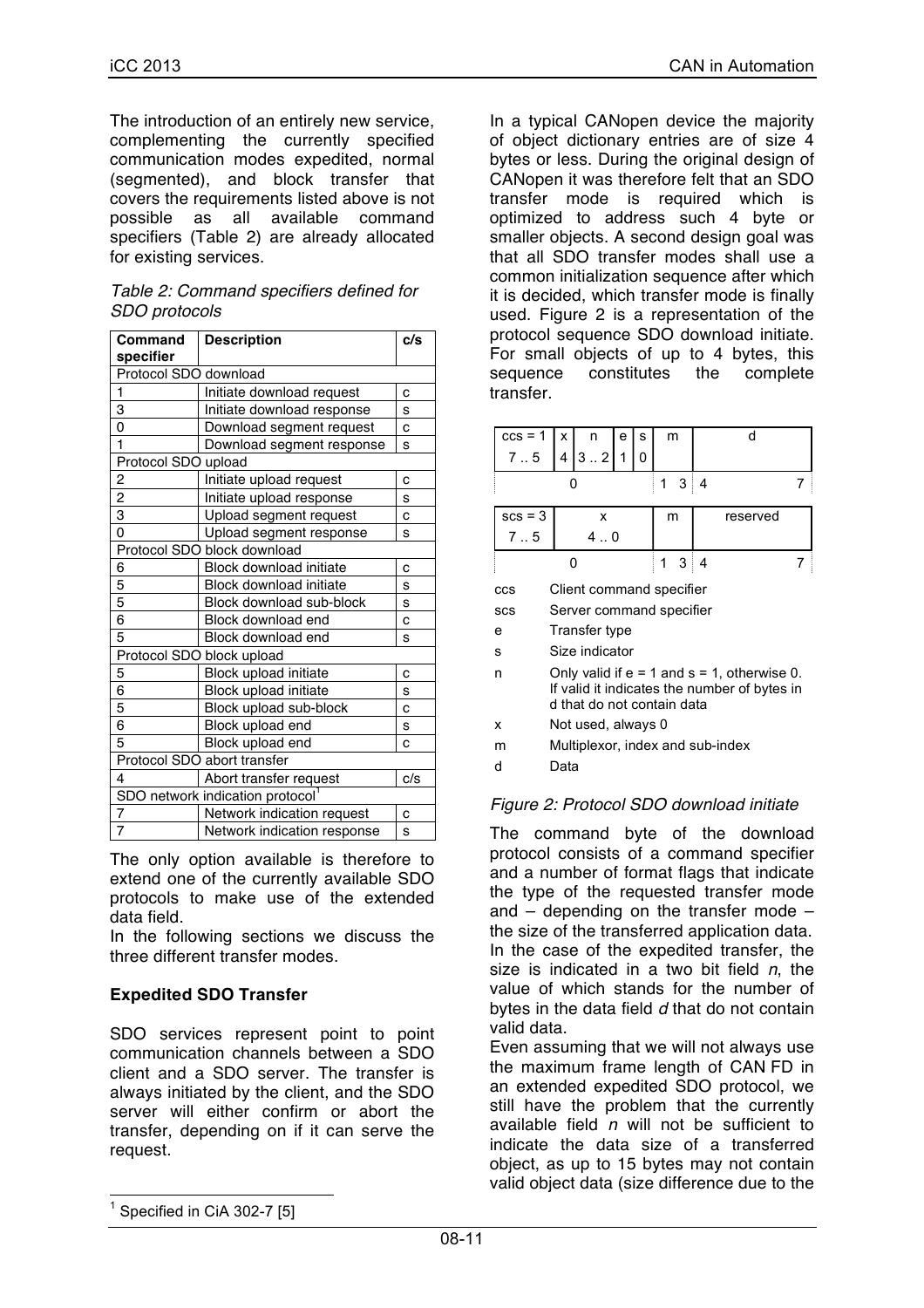frame length constraints between 48 and 64 byte minus 1 byte user data, see also Table 1).

As the SDO upload protocol (Figure 3) is very much identical to the download protocol, we conclude that using the full 64 byte data field is not possible without significantly modifying the existing SDO protocol definitions for the expedited transfer.

| $ccs = 2$ |                                                                                             | x |  |    | m                   | reserved |  |
|-----------|---------------------------------------------------------------------------------------------|---|--|----|---------------------|----------|--|
| 7.5       | 4.0                                                                                         |   |  |    |                     |          |  |
|           |                                                                                             |   |  |    | $1 \quad 3 \quad 4$ |          |  |
|           | $\begin{bmatrix} \n\text{scs} = 2 & x & n & e \\ 7 & 5 & 4 & 3 & 2 & 1\n\end{bmatrix}$<br>s |   |  |    | m                   |          |  |
|           |                                                                                             |   |  |    |                     |          |  |
|           |                                                                                             |   |  | -3 |                     |          |  |

## *Figure 3: Protocol SDO upload initiate*

Therefore, the SIG application layer proposes to retain the current specification of the expedited SDO protocol with frames containing exactly 8 data bytes as is.

## **Normal (segmented) SDO Transfer**

Before CANopen version 4.0, the normal transfer mode was the only means to transfer data blocks larger than the size limit of 8 bytes imposed by classic CAN. With the segmented SDO protocols, the data transfer is continued after the initialization phase with the protocol SDO download (Figure 4) respectively upload (Figure 5).

|                  | n                | с | segment data |  |
|------------------|------------------|---|--------------|--|
| $ccs = 0$<br>7.5 | $3 \dots 1$<br>0 |   |              |  |
|                  |                  |   |              |  |
| $ccs = 1$<br>75  | x                |   | reserved     |  |
|                  | 30               |   |              |  |
|                  |                  |   |              |  |
|                  | Toggle bit       |   |              |  |

c Indicates whether more segments are to be downloaded

*Figure 4: Protocol SDO download segment*

|                  | x            |   | reserved     |  |
|------------------|--------------|---|--------------|--|
| $ccs = 3$<br>75  | $3 \ldots 0$ |   |              |  |
|                  |              |   |              |  |
|                  | n            | с | segment data |  |
| $scs = 0$<br>7.5 | 3.1          |   |              |  |
|                  |              |   |              |  |

## *Figure 5: Protocol SDO upload segment*

The segment protocol uses a data frame with one command byte and up to 7 bytes of user data and a second full length CAN frame that practically contains no information other than that the previous segment data have been received.

As a result of the significant protocol overhead the segmented transfer offers only limited throughput, but also does not impose high performance requirements on the target hardware as each individual segment is confirmed.

If transposed onto a CAN FD logical layer, one would likely abandon the requirement that both request and response frames in the SDO segment protocol have symmetrical data length, a feature that has been criticized by some already for the implementation on classic CAN.

The SDO specifications in [3] use the combinations  $[e = 0, s = 1]$ ,  $[e = 1, s = 1]$ , and  $[e = 1, s = 0]$  to indicate transfer mode and size of the data to be transferred. For the combination  $[e = 0, s = 0]$  the data field *d* is reserved by CiA for future use.

A possible SDO upload request sequence for a CAN FD capable system could look as described in Figure 6. In the SDO upload initiate protocol, the SDO client needs to provide as additional information the maximum CAN FD frame length supported by the client (*mfl*), and if the upload request shall address a single entry or all entries of a complex object (*ms*). For the maximum supported frame length a coding as in the DLC field of the CAN FD frame (Table 1) will be used. We propose the combination  $[e = 0, s = 0]$  to indicate that those two parameters are be coded in the bytes 4 to 7 that are reserved in [3]. A possible coding with the proposed protocol enhancements highlighted in gray is shown in Figure 6.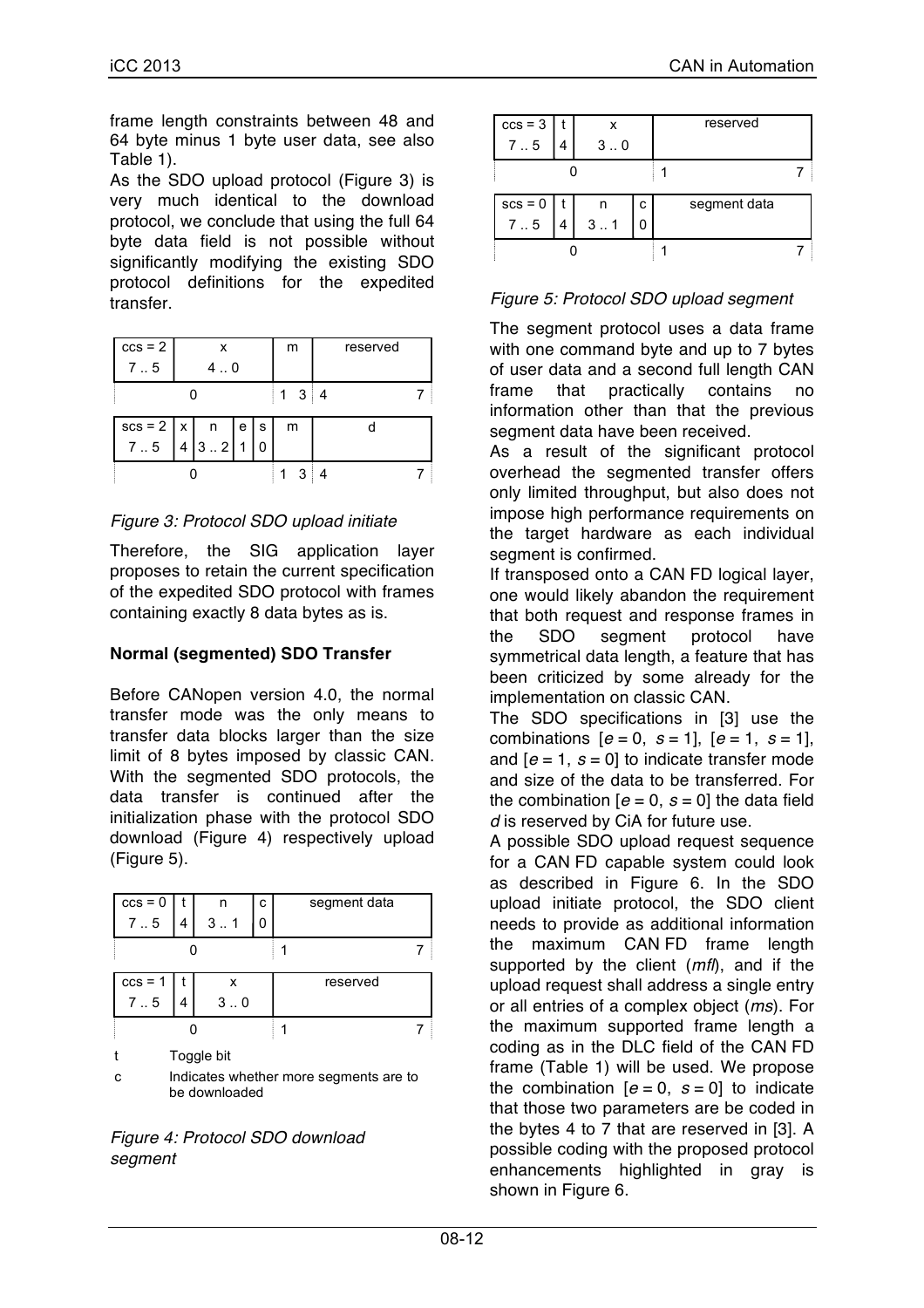|                 | X                                                                                                            |    |   |   |                    | ms    | mfl    |
|-----------------|--------------------------------------------------------------------------------------------------------------|----|---|---|--------------------|-------|--------|
| $ccs = 2$<br>75 | 4.0                                                                                                          |    |   |   |                    | 1 bit | 4 bits |
|                 | $1 \quad 3 \quad 4$                                                                                          | 56 |   |   |                    |       |        |
|                 |                                                                                                              |    | e | s | m                  |       |        |
|                 | $\begin{array}{c c}\n\text{scs} = 2 & x & n \\ \hline\n7 & .5 & 4 & 3\n\end{array}$<br> 3.2 <br>$\mathbf{1}$ |    |   |   |                    |       |        |
|                 |                                                                                                              |    |   |   | $1 \quad 3 \mid 4$ |       |        |
| $n = 0$         |                                                                                                              |    |   |   |                    |       |        |

n = 0

e = 0 Segmented transfer

s = 0 Size is not indicated in d

d See Figure 7

#### *Figure 6: Protocol SDO upload initiate on CAN FD*

Current SDO server implementations will ignore the information in the reserved field and continue the transfer using either expedited or normal transfer modes.

A SDO server that is implemented according to an updated, CAN FD aware CiA 301 specification may use the combination  $[e = 0, s = 0]$  to indicate that format flags are contained in the currently reserved field *d* of the SDO initiate upload response. The format flags need to contain the following information:

- Indication if object size information is provided or not
- Number of (in)valid data bytes in the response frame
- Indication if this response or segment is the last frame in the transfer

For reasons of a simplified implementation it may be attractive to define a format for *d* that could be reused as control word in subsequent segment protocols. This would imply that additional fields are reserved for a command specifier and a toggle bit.

Introducing a segment counter may also appear attractive but is not easily possible if the requirement for an unlimited transfer size is maintained.

Figure 7 shows a proposal for the data field *d* in the response to the SDO upload initiate protocol. If bit *s* is set to a value of 1, the 4 bytes following *d* in the CAN FD frame (Byte 8 to 11) would contain the size of the object to be transferred (Figure 8).

|     |                                              |  |  |  | $x \mid s \mid c \mid x$ | reserved |  |
|-----|----------------------------------------------|--|--|--|--------------------------|----------|--|
| 7.5 | $\vert 32 \vert 1 \vert 0 \vert 74 \vert 30$ |  |  |  |                          |          |  |
|     |                                              |  |  |  |                          |          |  |
|     | Not used, always 0                           |  |  |  |                          |          |  |

*Figure 7: Proposed layout for d in the response frame to the protocol SDO upload request*

Bytes 2 and 3 currently remain unused and are reserved. The control information could be alternatively shortened to a 2 byte word.

| cmd      |            |              |    | size |            |  |
|----------|------------|--------------|----|------|------------|--|
| <b>O</b> | $3 \mid 4$ |              | 78 |      | $11 \, 12$ |  |
| cmd      |            | Command word |    |      |            |  |

#### *Figure 8: Proposed location for the size information within a CAN FD frame*

This implies that the proposed protocol will only be applicable to CAN FD controllers that implement the larger data frame format. For CAN FD controllers that only support the bit rate switch, but retain the 8 byte data field, it is suggested to reuse the normal transfer (see Figure 2 to Figure 5) specified in [3] as is.

| $ccs=3$<br>$\therefore$ 5 |                                       |          | x                         |                    |                   |
|---------------------------|---------------------------------------|----------|---------------------------|--------------------|-------------------|
|                           |                                       |          |                           |                    |                   |
| $scs = 0$<br>7.5          | $\mathsf{x}$<br>3.1<br>$\overline{4}$ | c <br> 0 | $\pmb{\mathsf{x}}$<br>7.4 | $\mathsf{n}$<br>30 | segment data      |
|                           |                                       |          |                           |                    | $n(n = mfl)$<br>2 |
| х                         |                                       |          |                           | Not used, always 0 |                   |
|                           |                                       |          | Toggle bit                |                    |                   |

c Indicates whether more segments are to be uploaded

#### *Figure 9: Proposed protocol SDO segment upload using CAN FD frames*

The proposed enhanced segment protocol (Figure 9) will offer similar functionality as the currently specified normal transfer mode [3], but will offer significant performance improvements due to the reduced protocol overhead, even if less than the full 64 byte CAN FD payload is be used.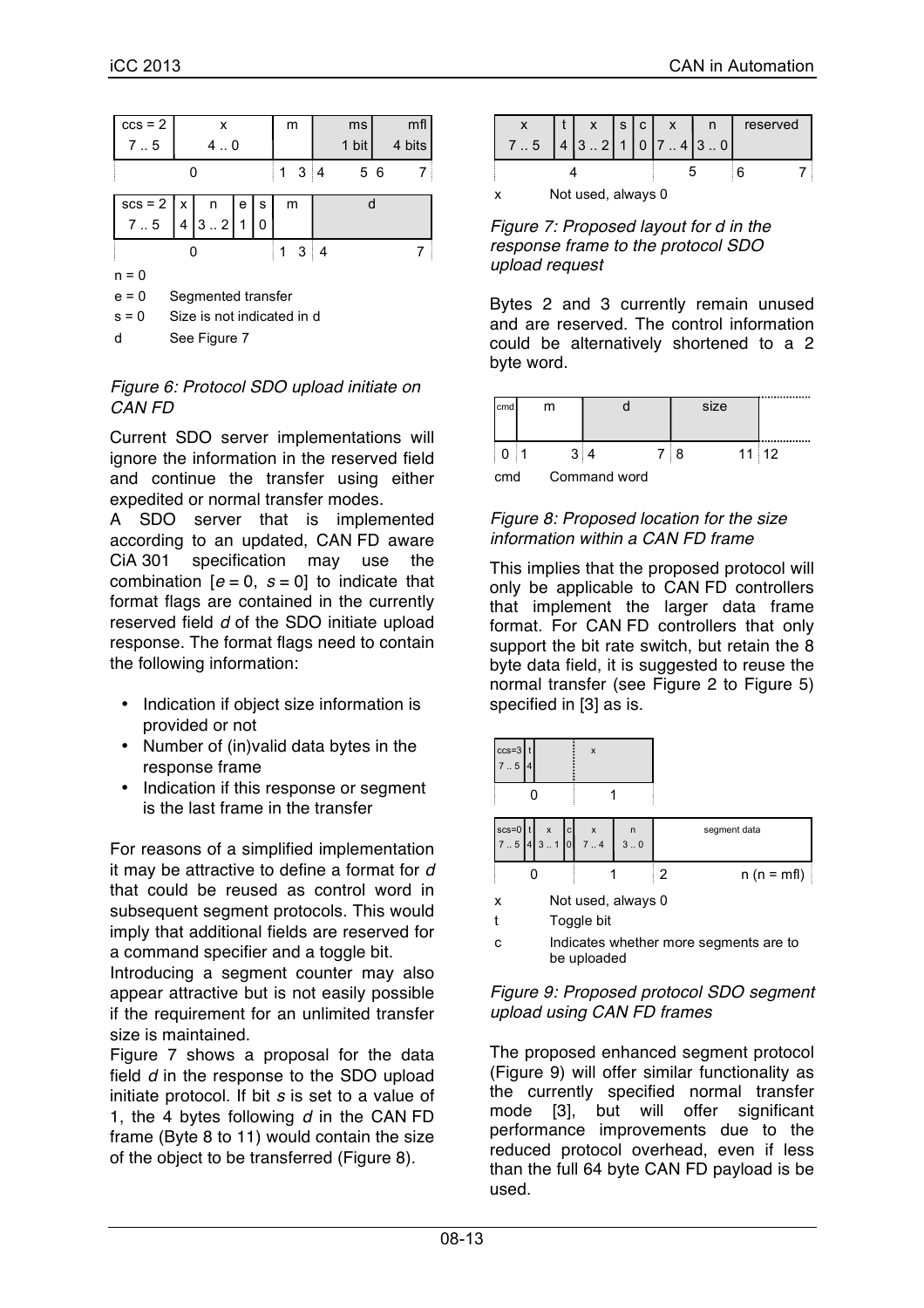### **SDO Block Transfer**

The SDO block transfer was introduced with CANopen version 4.0 to overcome the throughput limitations of the normal transfer mode introduced in the initial CANopen design. The main difference between the two transfer modes normal and block is that block transfer does not require each individual segment to be confirmed. Data are transmitted as a sequence of sub-blocks of 8 byte segments with a maximum burst length of at most 127 segments within a sub-block (Figure 11). Each segment contains a sequence counter and a flag to indicate if the current segment is the last segment in the transfer. A confirmation is only sent after each sub-block. The transfer is concluded with the protocol SDO block download end which contains an optional 16 bit CRC checksum.

| $ccs = 6$ | x                                                                      | cс                       | s | <b>CS</b> | m      |  | size               |   |  |
|-----------|------------------------------------------------------------------------|--------------------------|---|-----------|--------|--|--------------------|---|--|
| 7.5       | 4.3                                                                    | 2                        | 1 | 0         |        |  |                    |   |  |
|           | 0                                                                      |                          |   |           | 3<br>1 |  | i 4                |   |  |
| $scs = 5$ | x                                                                      | scl                      |   | SS        | m      |  | blocksize reserved |   |  |
| 7.5       | 43                                                                     | 2                        | 1 | 0         |        |  |                    |   |  |
|           | 0                                                                      |                          |   |           | 1<br>3 |  | 4                  | 5 |  |
| CCS       | Client command specifier                                               |                          |   |           |        |  |                    |   |  |
| SCS       |                                                                        | Server command specifier |   |           |        |  |                    |   |  |
| СC        |                                                                        | Client CRC support       |   |           |        |  |                    |   |  |
| s         |                                                                        | Size indicator           |   |           |        |  |                    |   |  |
| СS        |                                                                        | Client subcommand        |   |           |        |  |                    |   |  |
| SS        | Server subcommand                                                      |                          |   |           |        |  |                    |   |  |
| m         | Multiplexor, index and sub-index                                       |                          |   |           |        |  |                    |   |  |
|           | blocksize Number of segments per block with<br>$0 <$ hlocksize $<$ 128 |                          |   |           |        |  |                    |   |  |
| x         | Not used, always 0                                                     |                          |   |           |        |  |                    |   |  |

*Figure 10: Protocol SDO block download initiate*

| sequence number<br>c<br>$6 \dots 0$ |            |                                            |                          | segment data |      |          |  |
|-------------------------------------|------------|--------------------------------------------|--------------------------|--------------|------|----------|--|
|                                     |            |                                            |                          |              |      |          |  |
|                                     | <b>SCS</b> | $\begin{array}{c} x \\ 4 \\ 2 \end{array}$ | $ ss = 2 $ ack $ block $ |              |      | reserved |  |
|                                     | 7.5        |                                            | 1.0                      | seq          | size |          |  |
|                                     |            |                                            |                          |              |      |          |  |

*Figure 11: Protocol SDO block download sub-block*

To use the extended data field with the SDO block transfer, the SDO client and the SDO server have to indicate their maximum supported frame length (*mfl*). This could be introduced in a similar way as with the normal (segmented) SDO transfer by using one of the reserved bytes in the protocol SDO upload initiate to code *mfl* based on the coding in Table 1. In addition to including the frame length information, it has been proposed to increase the size of the optional CRC checksum from 16 bit to 32 bit. Whether a 32 bit CRC is supported by both client and server or not has to be negotiated in the SDO block download or upload initiate protocol. As the currently available bit flags only allow the negation of using CRC verification or not, one of the reserved bits 3 or 4 in the initiate protocol is used. Here the client would indicate the CRC type it intends to use and the server would confirm if it supports the requested CRC type.

Finally, to indicate that the entire content of a complex object shall be transmitted a flag *ms* is introduced to inform the server which access mode is selected.

Current SDO implementation will not interpret the additional information and fall back to the functionality specified in [3].

| $ccs = 6$  ms  $cc$ t  $cc$                                                                   |                                                                              |   |   | s. | Ics         | m                                       |   | size                   |    |  |  |
|-----------------------------------------------------------------------------------------------|------------------------------------------------------------------------------|---|---|----|-------------|-----------------------------------------|---|------------------------|----|--|--|
| 7.5                                                                                           | 4                                                                            | 3 | 2 | 1  | 0           |                                         |   |                        |    |  |  |
|                                                                                               |                                                                              |   |   | 1  | 3           | ∶ 4                                     |   |                        |    |  |  |
| $sc s = 5$                                                                                    | lmslsctl scl                                                                 |   |   |    | SS          |                                         | m | blocksize mfl reserved |    |  |  |
| 7.5                                                                                           | 4                                                                            | 3 | 2 |    | $1 \dots 0$ |                                         |   |                        |    |  |  |
|                                                                                               | n                                                                            |   |   |    |             | 1                                       | 3 | 4                      | 56 |  |  |
| Multiple sub-indices selected, the server<br>ms<br>confirms if the functionality is supported |                                                                              |   |   |    |             |                                         |   |                        |    |  |  |
| cct                                                                                           |                                                                              |   |   |    |             | Client CRC type, only valid if $cc = 1$ |   |                        |    |  |  |
|                                                                                               | 16 bit CRC<br>ŋ                                                              |   |   |    |             |                                         |   |                        |    |  |  |
|                                                                                               | 32 bit CRC                                                                   |   |   |    |             |                                         |   |                        |    |  |  |
| sct                                                                                           | Server CRC type, if unequal to cct, the<br>request CRC type is not supported |   |   |    |             |                                         |   |                        |    |  |  |
| mfl                                                                                           | Maximum supported frame length                                               |   |   |    |             |                                         |   |                        |    |  |  |

*Figure 12: Proposed enhanced protocol SDO block download initiate*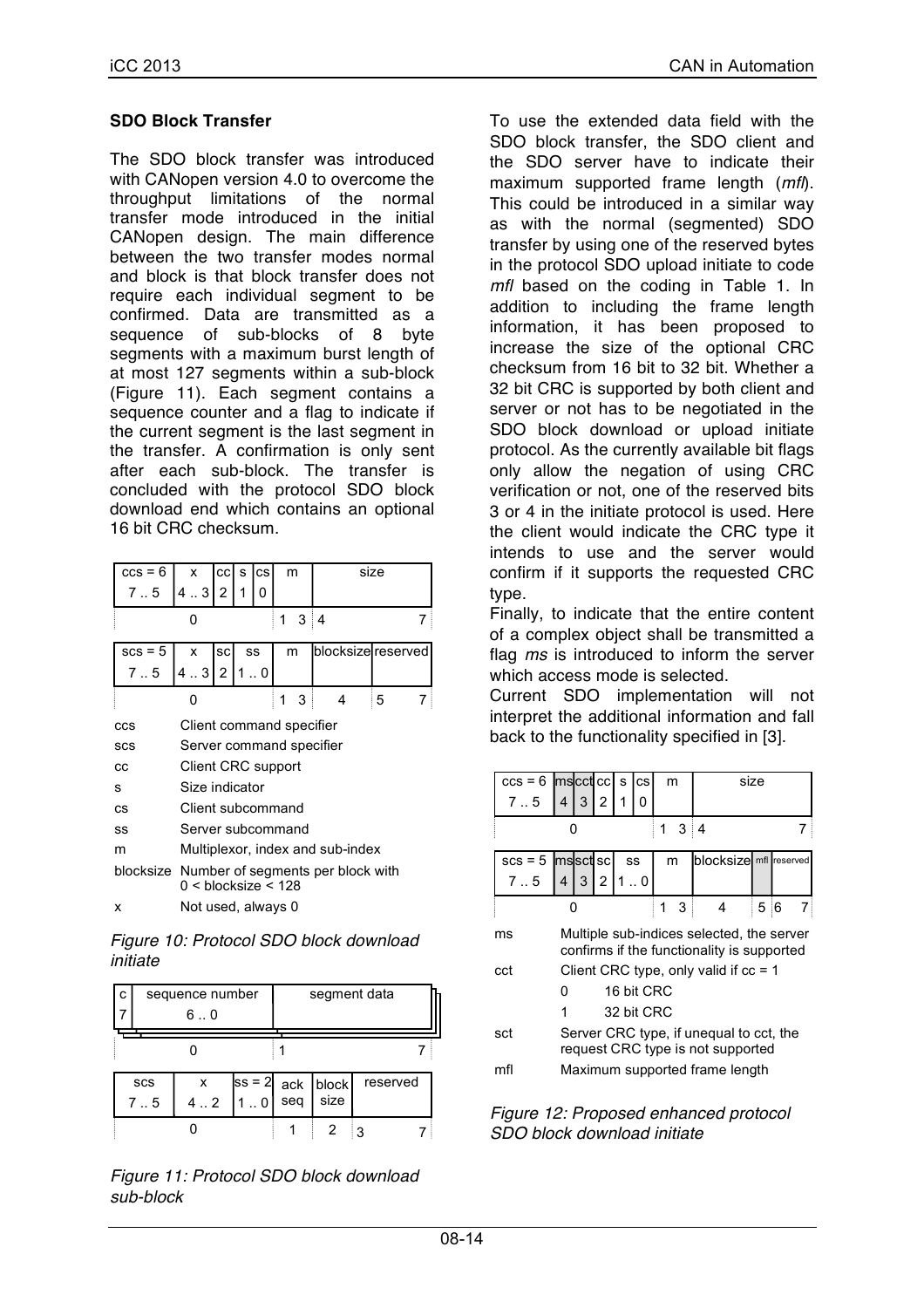| sequence number<br>C<br>6.0 |            |     |                          | segment data |                   |          |  |
|-----------------------------|------------|-----|--------------------------|--------------|-------------------|----------|--|
|                             |            |     |                          |              |                   | mfl      |  |
|                             | SCS<br>7.5 | 4.2 | $\textsf{ss} = 2$<br>110 | seq          | ack block<br>size | reserved |  |
|                             |            |     |                          |              |                   |          |  |

### *Figure 13: Protocol SDO block download sub-block with increased payload of up to (mfl - 1) byte*

If the enhanced normal (segmented) SDO protocol or the enhanced SDO block transfer or both are introduced into the CANopen version 5.0 is currently under discussion within the CiA working group.

## **Multiple Object Access**

SIG application layer has not yet started detailed discussion on how to support a service similar to the Complete Access mode available for example with CANopen over EtherCAT. In CANopen we have to consider that entries in a complex object may have different length, or that the length of the entries is not initially known. Also, it is not always the case that all subindices up to the highest supported subindex are implemented by a device. This makes it inherently difficult to implement such a service, independently of such a service being used on classic CAN or CAN FD.

One possible solution would be to use an object format similar to the concise DCF format described in [4] which includes index, sub-index, object length, and object value in a binary data stream.

The design goals should be to avoid a complex initialization phase for the upload or download of structured objects and to render the service compatible with the SDO protocols discussed earlier in this paper.

## **CAN FD with other CANopen Services**

As pointed out earlier, CAN FD will most likely affect only the PDO and SDO services specified in [3]. Below we enhance the table presented in [2] giving a

short summary of the impact of CAN FD on other CANopen services:

| Table 3: Impact of CAN FD on CANopen |  |
|--------------------------------------|--|
| services                             |  |

| <b>Service</b>    | Payload                             | <b>Speed</b>         |
|-------------------|-------------------------------------|----------------------|
| <b>SYNC</b>       | no                                  | no                   |
| <b>TIME</b>       | no                                  | no                   |
| NMT node control  | no                                  | no                   |
| NMT error control | no                                  | no                   |
| <b>EMCY</b>       | to be<br>discussed                  | marginal             |
| LSS               | possibly for<br><b>LSS</b> fastscan | not yet<br>evaluated |

Apart from the LSS protocols, which need to be discussed within the SIG application layer task force LSS and a possible payload extension of the emergency message, it is not expected that CAN FD will result in a redefinition of the currently specified services and protocols listed in Table 3.

## **CANopen Device Profiles and CAN FD**

The most significant impact that CAN FD will have on device and application profiles is the possibility to configure PDOs with more than the traditional 8 data bytes. Apart from the increased payload, this will also result in a more efficient allocation of the CAN identifiers. In the default PDO mapping specified in CiA 401 [7], we require 4 CAN-IDs per transmission direction to transmit 64 digital and 12 analog channels. With CAN FD only 2 CAN-IDs will be required as the 12 analog channels could be mapped into one PDO. CiA 402 defines different operation modes for drives and their corresponding PDO mappings. In the current specification [8] which is based on the maximum CAN payload of 8 bytes, each PDO contains either a control or a status word – depending on the transmission direction – and an operation mode specific application parameter. With the increased payload of CAN FD frames, multiple application parameters, such as control word, operation mode, target position, and target velocity, could be transmitted with one data frame, thus simplifying the operation of drives.